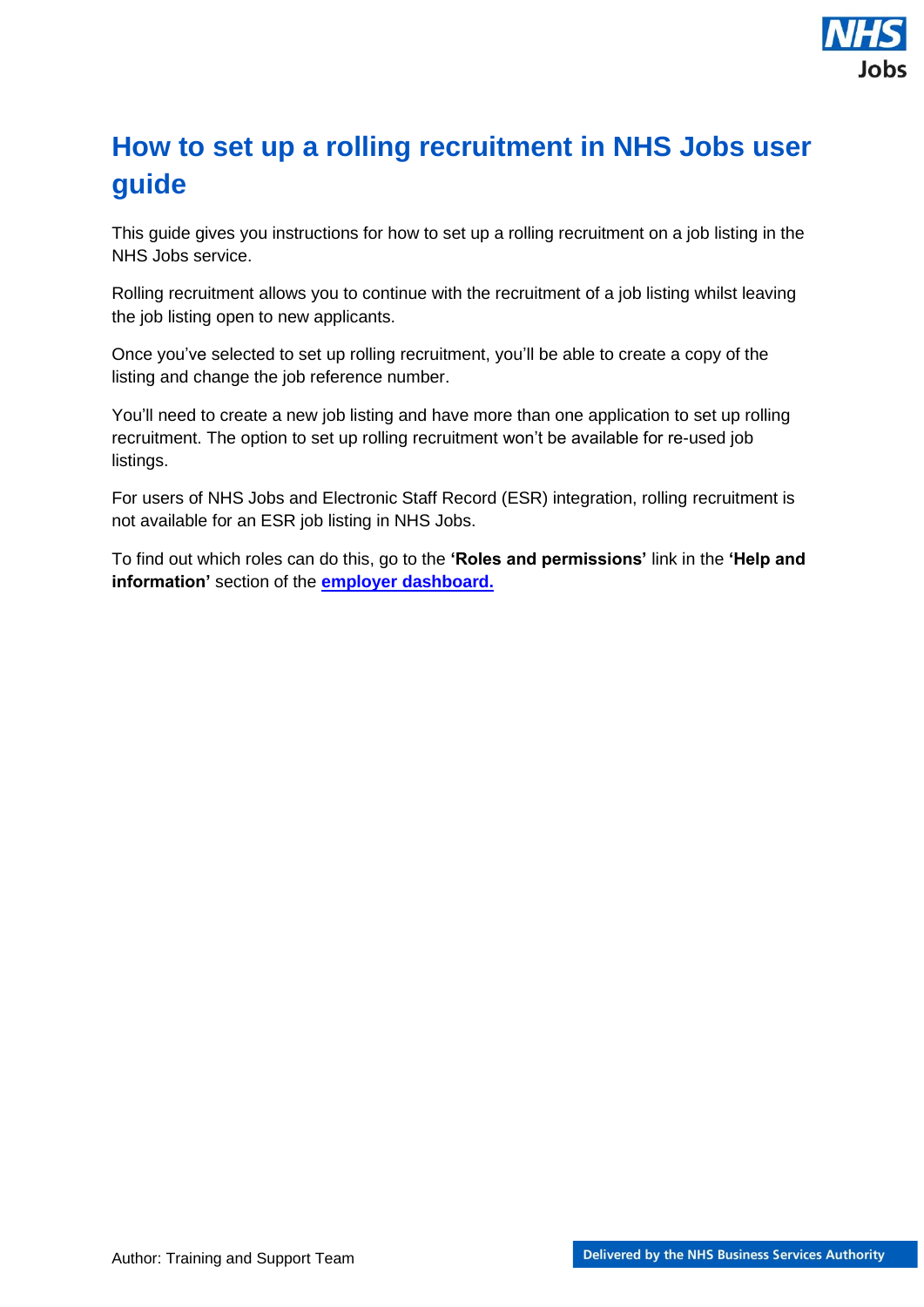# **Contents**

| Would you like to change the new reference number of the copied listing?  8 |
|-----------------------------------------------------------------------------|
|                                                                             |
|                                                                             |
|                                                                             |
|                                                                             |
|                                                                             |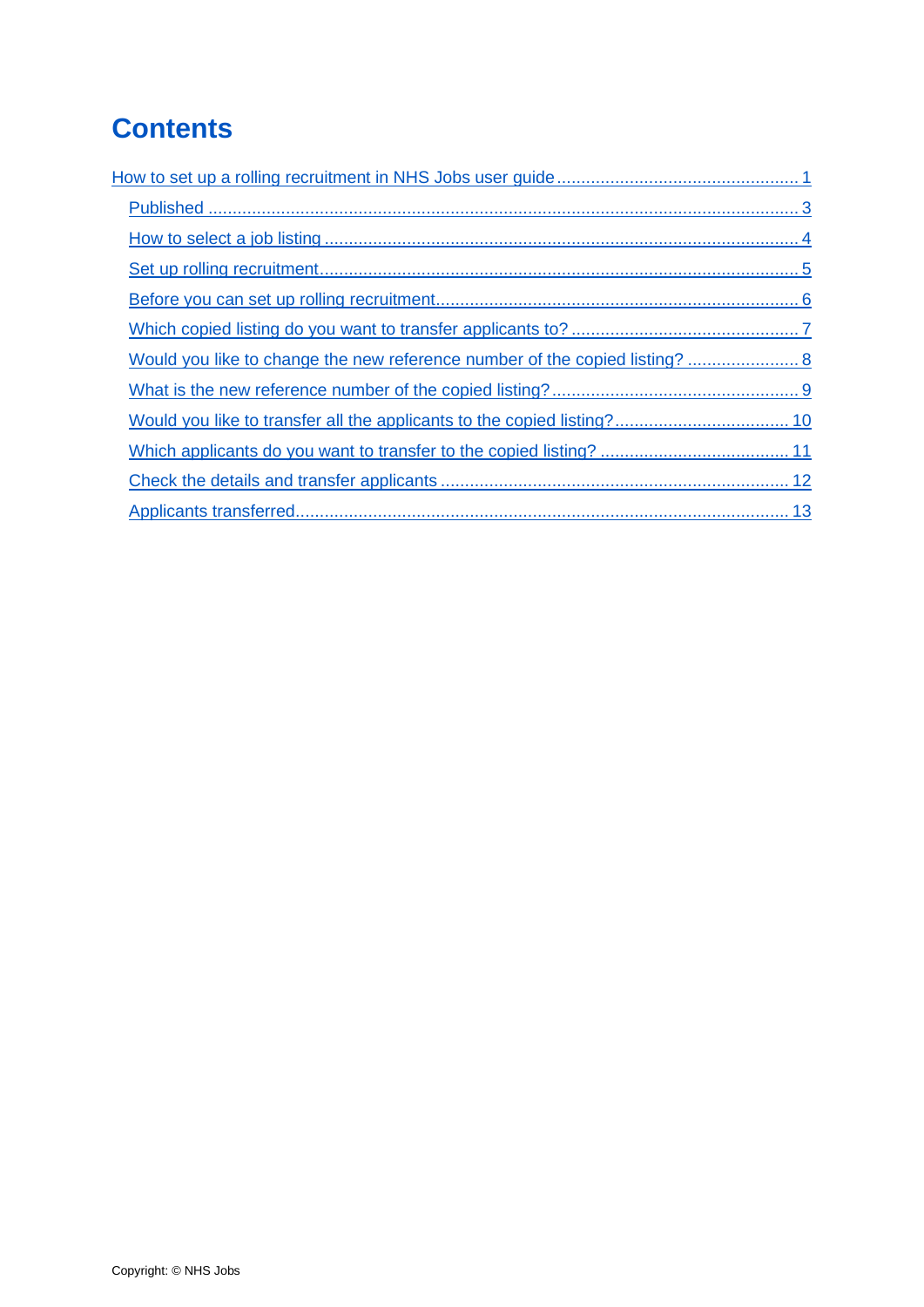# <span id="page-2-0"></span>**Published**

This page gives you instructions for how to access a published job listing.

To access a published job listing, complete the following step:

**1.** Select the '*Published'* link

| Jobs<br><b>INHS</b>                                             |                  | You're viewing NHSBSA Lee UAT<br>Change<br>Signed in as Lee Mapes Sign Out |  |
|-----------------------------------------------------------------|------------------|----------------------------------------------------------------------------|--|
|                                                                 |                  | Show tasks for all accounts                                                |  |
| <b>BETA</b> Your feedback will help us to improve this service. |                  |                                                                            |  |
| <b>NHSBSA Lee UAT</b><br><b>Dashboard</b>                       |                  | What you can do                                                            |  |
| Tasks by stage                                                  | Listings by user | <b>Create a job listing</b><br><b>Search for a listing</b>                 |  |
| Showing tasks for<br>All users                                  |                  | <b>Search for an applicant</b>                                             |  |
| <b>Draft</b>                                                    | $\mathbf{0}$     | <b>Manage the account</b>                                                  |  |
|                                                                 |                  | Manage users                                                               |  |
| <b>Approvals</b>                                                | $\overline{2}$   | At risk applicants                                                         |  |
|                                                                 |                  | <b>Accredited logos</b>                                                    |  |
| <b>Published</b>                                                | 11               | Key performance indicators<br>(KPIs)                                       |  |
|                                                                 |                  | <b>Approval settings</b>                                                   |  |
| <b>Shortlisting</b>                                             | 5                | Departments<br><b>Welsh listings</b>                                       |  |
|                                                                 |                  |                                                                            |  |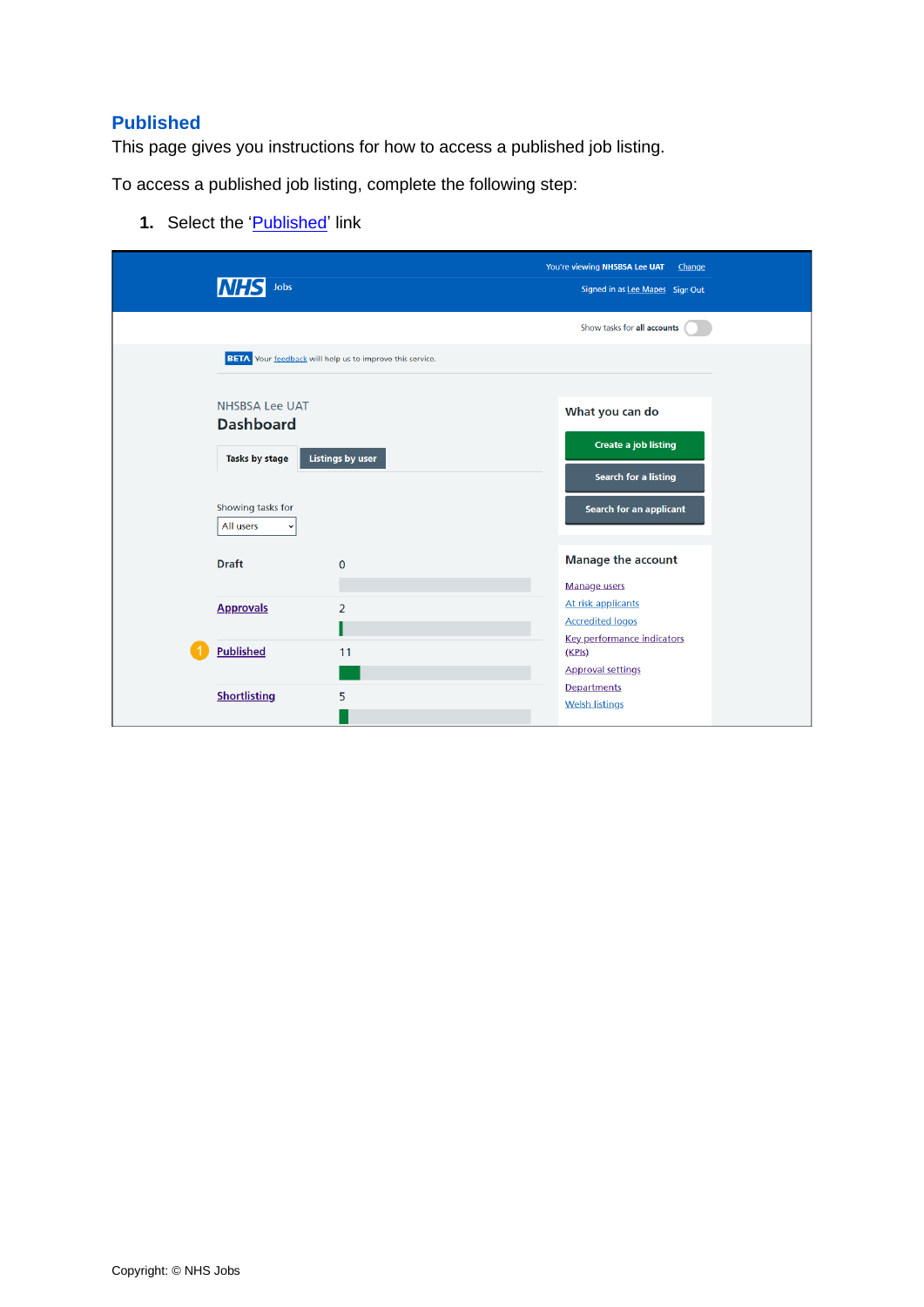# <span id="page-3-0"></span>**How to select a job listing**

This page gives you instructions for how to select a job listing to start a rolling recruitment.

**Important:** In this example, the 'Clinical Administrator' job is used.

To select a job listing to start a rolling recruitment, complete the following step:

**1.** Select the ['Job title](#page-4-0)**'** link

|                                                                 |                                |                                 | You're viewing NHSBSA Lee UAT<br>Change |
|-----------------------------------------------------------------|--------------------------------|---------------------------------|-----------------------------------------|
| Jobs                                                            |                                |                                 | Signed in as Lee Mapes Sign Out         |
|                                                                 |                                |                                 | Show tasks for all accounts             |
| <b>BETA</b> Your feedback will help us to improve this service. |                                |                                 |                                         |
|                                                                 |                                |                                 |                                         |
| < Go back                                                       |                                |                                 |                                         |
| <b>NHSBSA Lee UAT</b><br><b>Published</b>                       |                                |                                 |                                         |
|                                                                 |                                |                                 |                                         |
| Showing tasks for                                               |                                |                                 |                                         |
| All users<br>$\checkmark$                                       |                                |                                 |                                         |
| Showing tasks                                                   |                                |                                 |                                         |
| All<br>$\checkmark$                                             |                                |                                 |                                         |
|                                                                 |                                |                                 |                                         |
| <b>Published</b>                                                |                                |                                 |                                         |
| <b>Job title</b>                                                | <b>Closing date</b>            | <b>Applications in progress</b> | <b>Applications submitted</b>           |
| <b>Clinical Administrator</b><br>A0199-22-4534                  | 10 May 2022                    | $\bf{0}$                        | $\mathbf{1}$                            |
| <b>INTERNAL</b>                                                 |                                |                                 |                                         |
| <b>Ward Nurse</b>                                               | 30 Jul 2022                    | $\bf{0}$                        | $\bf{0}$                                |
| A0199-22-3455                                                   |                                |                                 |                                         |
| <b>INTERNAL</b>                                                 |                                |                                 |                                         |
| <b>Social Care Support Worker</b>                               | 30 Aug 2022                    | $\bf{0}$                        | $\bf{0}$                                |
| A0199-22-0022<br><b>INTERNAL</b>                                |                                |                                 |                                         |
| <b>Clinical Administrator</b>                                   |                                | $\mathbf{0}$                    | $\overline{2}$                          |
| A0199-22-5865                                                   | 10 May 2022                    |                                 |                                         |
| <b>INTERNAL</b><br><b>COPY</b>                                  |                                |                                 |                                         |
|                                                                 |                                |                                 |                                         |
|                                                                 |                                |                                 |                                         |
|                                                                 |                                |                                 |                                         |
|                                                                 |                                |                                 |                                         |
|                                                                 |                                |                                 |                                         |
| Terms and conditions<br>Privacy policy                          | <b>Accessibility Statement</b> | Cookies                         | How to create and publish jobs          |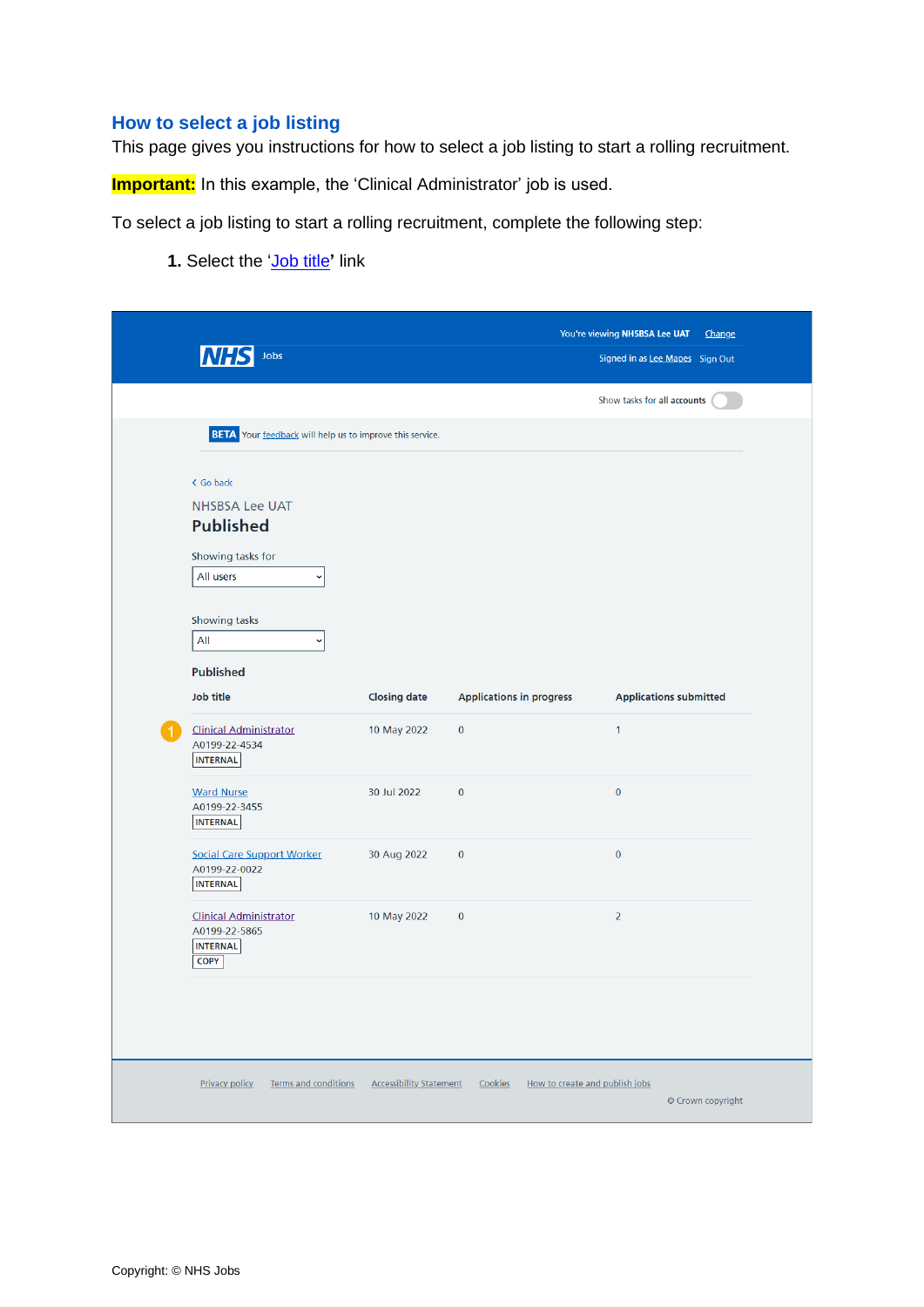#### <span id="page-4-0"></span>**Set up rolling recruitment**

This page gives you instructions for how to set up a rolling recruitment.

**Important:** You'll only see the 'Set up rolling recruitment' link if applications have been received and you're an NHS Jobs 'Super user', 'Team manager' or 'Recruitment administrator' role for your organisations account.

To set up a rolling recruitment, complete the following step:

1. Select the ['Set up rolling recruitment'](#page-5-0) link.

| <b>NHS</b><br>Jobs                                              | You're viewing NHSBSA Lee UAT Change<br>Signed in as Lee Mapes Sign Out    |
|-----------------------------------------------------------------|----------------------------------------------------------------------------|
| <b>BETA</b> Your feedback will help us to improve this service. |                                                                            |
| < Go back<br><b>NHSBSA Lee UAT</b>                              |                                                                            |
| <b>Clinical Administrator listing</b>                           | What needs doing next                                                      |
| <b>PUBLISHED</b><br>Reference number: A0199-22-4534             | <b>Score applications</b>                                                  |
| <b>Applicant details</b><br><b>Job details</b><br><b>Team</b>   | <b>Close early</b>                                                         |
|                                                                 |                                                                            |
| The job title                                                   | View on NHS Jobs (opens in new<br>tab)                                     |
| Job title and reference number                                  | <b>Reuse this listing</b>                                                  |
| The details of the job                                          | Set up rolling recruitment<br><b>Download applicant contact</b><br>details |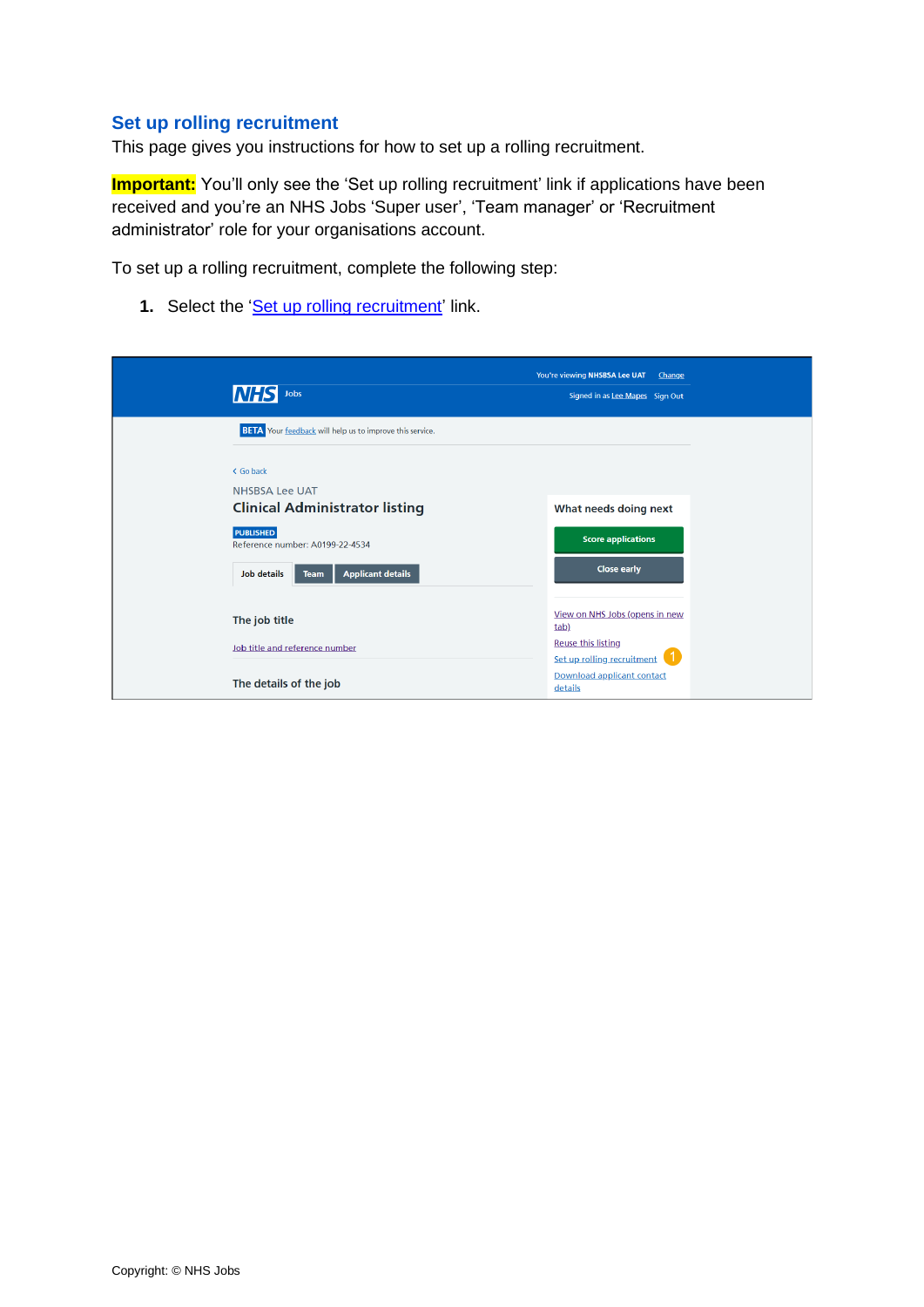#### <span id="page-5-0"></span>**Before you can set up rolling recruitment**

This page gives you instructions for what you need to do before you can set up rolling recruitment.

**Important:** The copied listing won't be live NHS Jobs and applicants will only be able to apply using the original published listing. The copied listing will have a different reference number, everything else will remain the same.

Read the information on the page and complete the following step:

1. Select the ['Create a copy of this listing'](#page-6-0) button.

| Jobs                                                                                                                                 | You're viewing NHSBSA Lee UAT<br>Signed in as Lee Mapes Sign Out | Change            |
|--------------------------------------------------------------------------------------------------------------------------------------|------------------------------------------------------------------|-------------------|
| <b>BETA</b> Your feedback will help us to improve this service.                                                                      |                                                                  |                   |
| < Go back                                                                                                                            |                                                                  |                   |
| Set up rolling recruitment                                                                                                           |                                                                  |                   |
| Before you can set up rolling recruitment                                                                                            |                                                                  |                   |
| Rolling recruitment allows you to keep a job listing open and move<br>applicants on to the next stage. To start rolling recruitment: |                                                                  |                   |
| 1. Create a copy of the job listing.                                                                                                 |                                                                  |                   |
| 2. Transfer some or all of the applicants to a copy of the current job listing<br>before you start scoring.                          |                                                                  |                   |
| The:                                                                                                                                 |                                                                  |                   |
| • copied listing will not be live                                                                                                    |                                                                  |                   |
| • other applicants will not be able to apply for it, they can continue to<br>apply to the original listing                           |                                                                  |                   |
| • copy will have a different reference number, everything else will remain<br>the same                                               |                                                                  |                   |
| Create a copy of this listing                                                                                                        |                                                                  |                   |
|                                                                                                                                      |                                                                  |                   |
| <b>Privacy policy</b><br><b>Terms and conditions</b><br><b>Accessibility Statement</b><br>Cookies                                    | How to create and publish jobs                                   | © Crown copyright |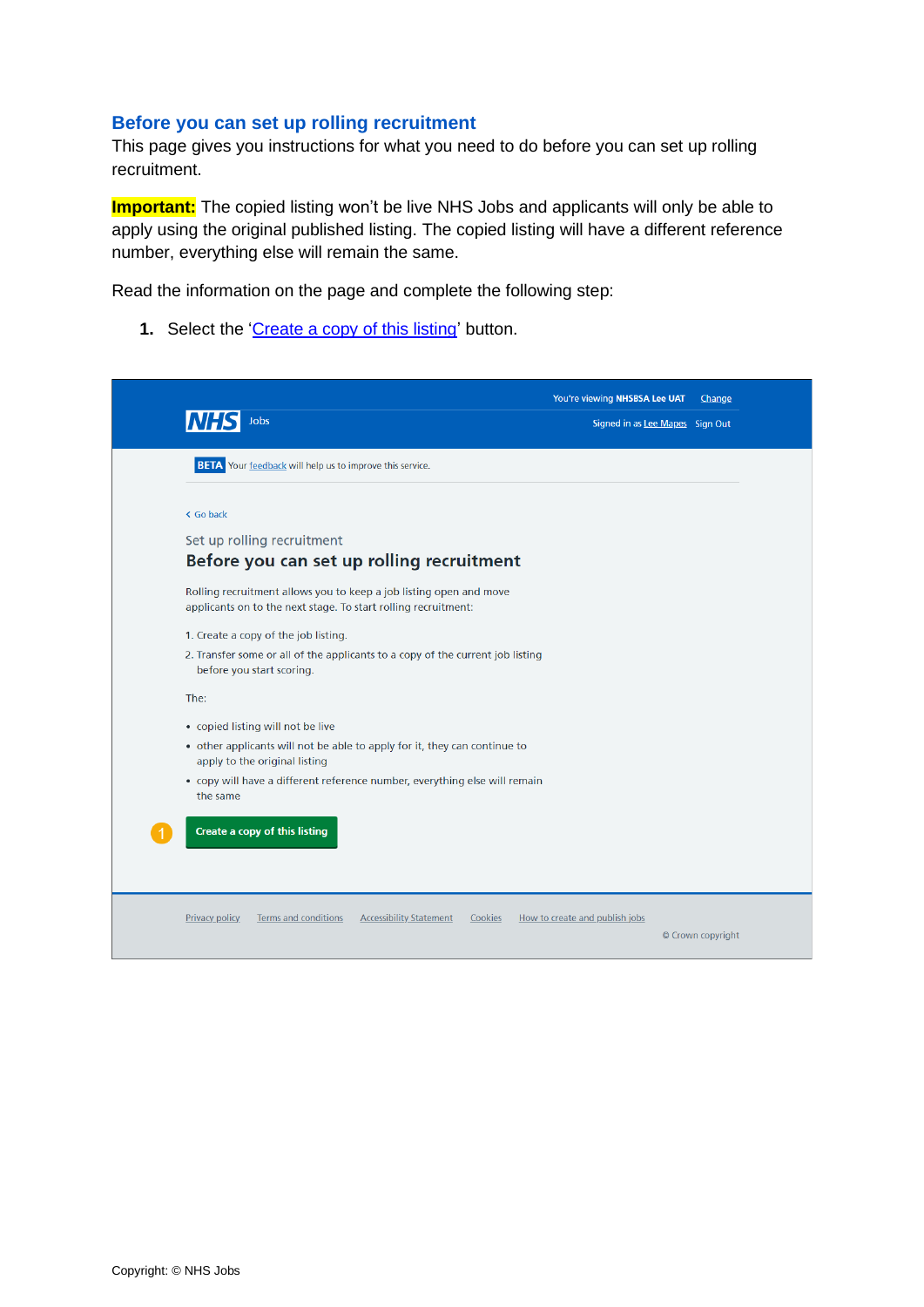#### <span id="page-6-0"></span>**Which copied listing do you want to transfer applicants to?**

This page gives you instructions for how to confirm the copied listing do you want to transfer applicants to.

**Important:** You can only transfer applicants from this listing to a copy of it that you have not finished scoring.

To confirm the copied listing do you want to transfer applicants to, complete the following steps:

- **1.** Select an answer:
	- 'A [copied listing'](#page-9-0)
	- ['Create another copy of this listing'](#page-6-0)
- **2.** Select the 'Continue' button.

|         | <b>INHS</b><br>Jobs                                                                                                                                                                                                                                                                           | You're viewing NHSBSA Lee UAT<br>Signed in as Lee Mapes Sign Out | Change            |
|---------|-----------------------------------------------------------------------------------------------------------------------------------------------------------------------------------------------------------------------------------------------------------------------------------------------|------------------------------------------------------------------|-------------------|
|         | <b>BETA</b> Your feedback will help us to improve this service.                                                                                                                                                                                                                               |                                                                  |                   |
| Or<br>ာ | < Go back<br>Set up rolling recruitment<br>Which copied listing do want to transfer<br>applicants to?<br>You can only transfer applicants from this listing to a copy of it that you<br>have not finished scoring.<br>A0199-22-5865<br>Create another copy of this listing<br><b>Continue</b> |                                                                  |                   |
|         | <b>Privacy policy</b><br>Terms and conditions<br><b>Accessibility Statement</b><br>Cookies                                                                                                                                                                                                    | How to create and publish jobs                                   | © Crown copyright |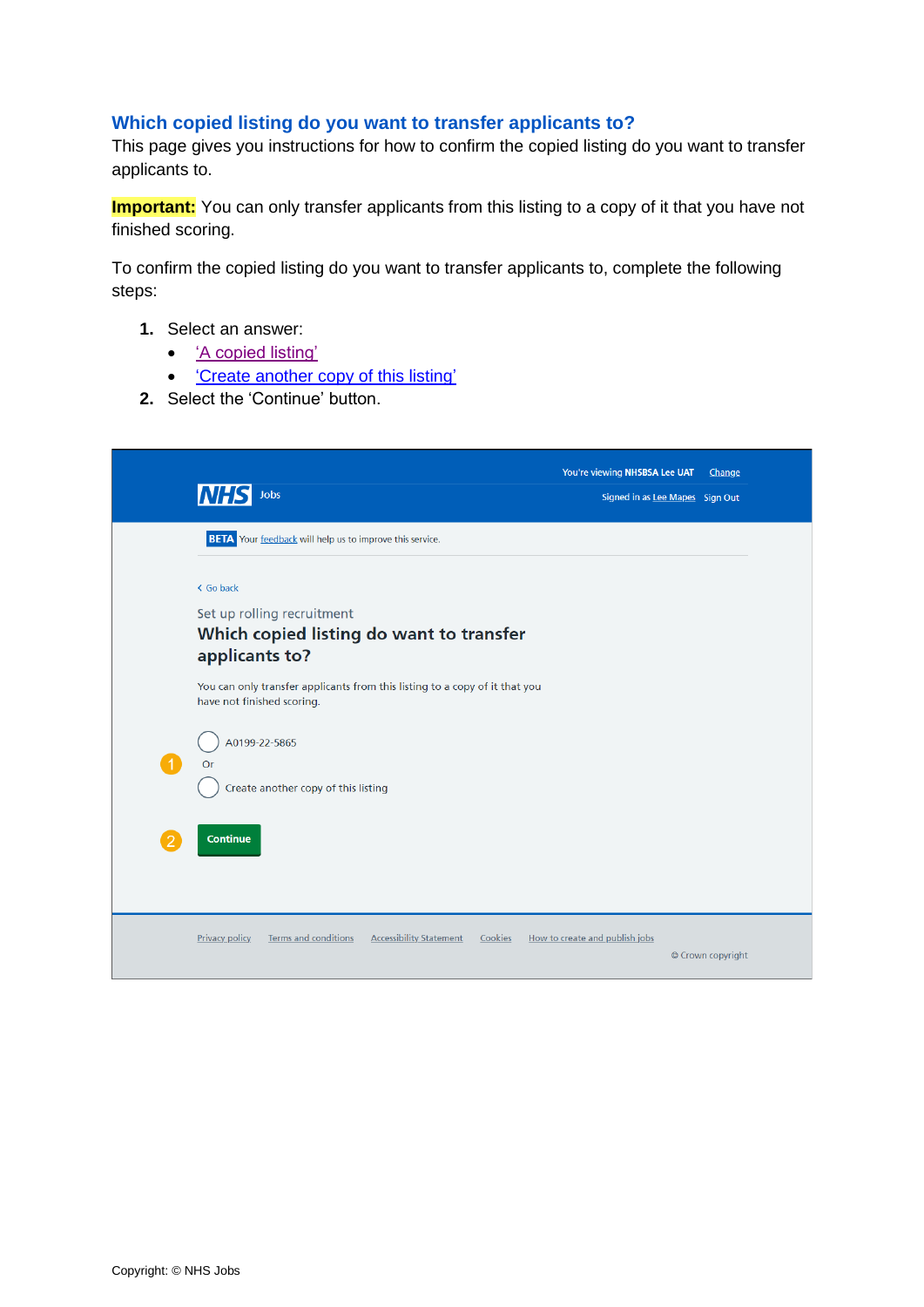#### <span id="page-7-0"></span>**Would you like to change the new reference number of the copied listing?**

This page gives you instructions for how to confirm if you would like to change the new reference number of the copied listing.

To confirm if you would like to change the new reference number of the copied listing, complete the following steps:

- **1.** Select an answer
	- ['Yes'](#page-8-0)
	- ['No'](#page-9-0)
- **2.** Select the **'**Continue**'** button

|               |                                                                                                   | You're viewing NHSBSA Lee UAT   | Change            |
|---------------|---------------------------------------------------------------------------------------------------|---------------------------------|-------------------|
|               | Jobs                                                                                              | Signed in as Lee Mapes Sign Out |                   |
|               | <b>BETA</b> Your feedback will help us to improve this service.                                   |                                 |                   |
|               | < Go back<br>Set up rolling recruitment<br>Would you like to change the new reference             |                                 |                   |
|               | number of the copied listing?                                                                     |                                 |                   |
|               | Original reference number: A0199-22-4534                                                          |                                 |                   |
|               | New reference number: A0199-22-5865                                                               |                                 |                   |
|               | <b>No</b><br>es /                                                                                 |                                 |                   |
| $\mathcal{P}$ | <b>Continue</b>                                                                                   |                                 |                   |
|               | <b>Terms and conditions</b><br><b>Accessibility Statement</b><br><b>Privacy policy</b><br>Cookies | How to create and publish jobs  | © Crown copyright |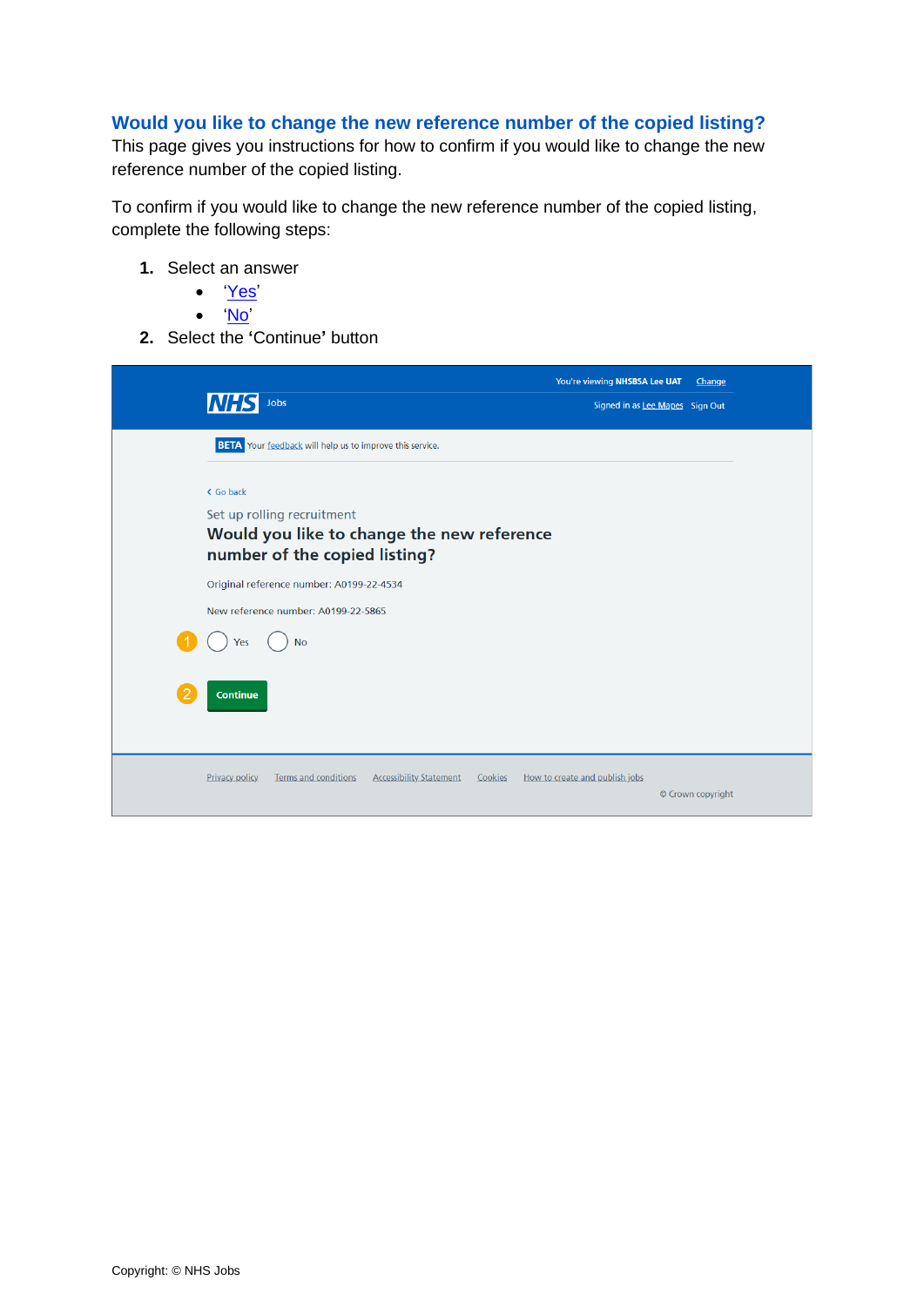#### <span id="page-8-0"></span>**What is the new reference number of the copied listing?**

This page gives you instructions for how to confirm the new reference number of the copied listing.

**Important:** You'll only see this page if you're changing the reference number. The original reference number is shown. You'll need to replace this with the new reference number. The reference number must be 15 characters or less and can only contain numbers, letters, or hyphens.

To confirm the new reference number of the copied listing, complete the following steps:

- **1.** In the **Reference number** box, enter the details.
- **2.** Select the ['Continue](#page-9-0)**'** button.

|                                                                                                   | You're viewing NHSBSA Lee UAT   | Change            |
|---------------------------------------------------------------------------------------------------|---------------------------------|-------------------|
| <b>INHS</b><br>Jobs                                                                               | Signed in as Lee Mapes Sign Out |                   |
| <b>BETA</b> Your feedback will help us to improve this service.                                   |                                 |                   |
| < Go back                                                                                         |                                 |                   |
| Set up rolling recruitment                                                                        |                                 |                   |
| What is the new reference number of the<br>copied listing?                                        |                                 |                   |
| Original reference number: A0199-22-4534                                                          |                                 |                   |
| New reference number: A0199-22-5865                                                               |                                 |                   |
| A0199-22-5865                                                                                     |                                 |                   |
|                                                                                                   |                                 |                   |
| <b>Continue</b>                                                                                   |                                 |                   |
|                                                                                                   |                                 |                   |
| <b>Privacy policy</b><br><b>Terms and conditions</b><br><b>Accessibility Statement</b><br>Cookies | How to create and publish jobs  | © Crown copyright |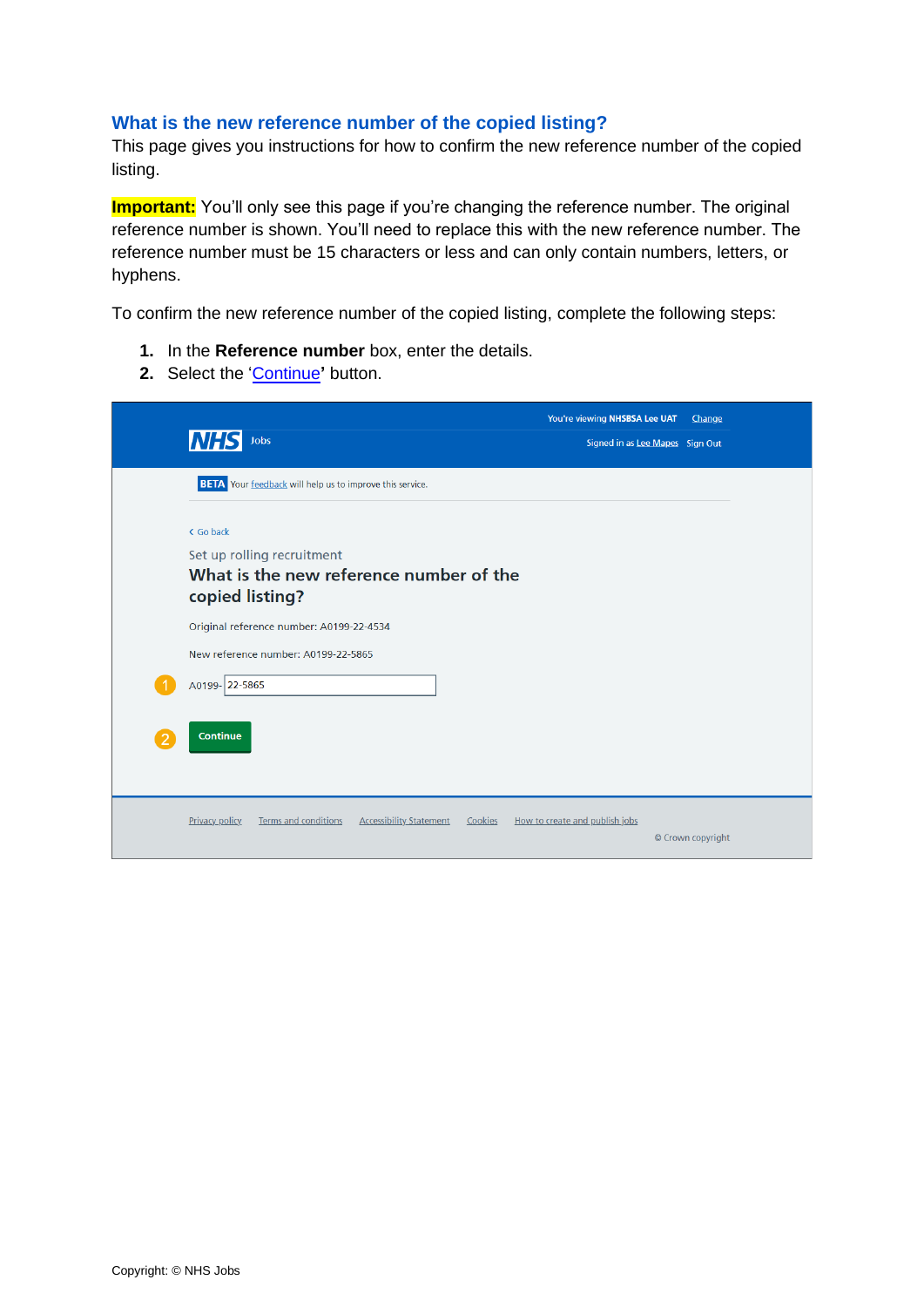# <span id="page-9-0"></span>**Would you like to transfer all the applicants to the copied listing?**

This page gives you instructions for how to confirm if you would like to transfer all the applicants to the copied listing.

To confirm if you would like to transfer all the applicants to the copied listing, complete the following steps:

- **1.** Select an answer
	- ['Yes'](#page-12-0)
	- ['No'](#page-10-0)
- **2.** Select the **'**Continue**'** button

| Jobs                                                                                                               | You're viewing NHSBSA Lee UAT<br>Signed in as Lee Mapes Sign Out | Change            |
|--------------------------------------------------------------------------------------------------------------------|------------------------------------------------------------------|-------------------|
| <b>BETA</b> Your feedback will help us to improve this service.                                                    |                                                                  |                   |
| < Go back<br>Set up rolling recruitment<br>Would you like to transfer all the applicants<br>to the copied listing? |                                                                  |                   |
| Select no, if you want to choose which applicants to transfer.                                                     |                                                                  |                   |
| <b>No</b><br>Yes                                                                                                   |                                                                  |                   |
| <b>Continue</b>                                                                                                    |                                                                  |                   |
| <b>Privacy policy</b><br><b>Terms and conditions</b><br><b>Accessibility Statement</b><br>Cookies                  | How to create and publish jobs                                   | © Crown copyright |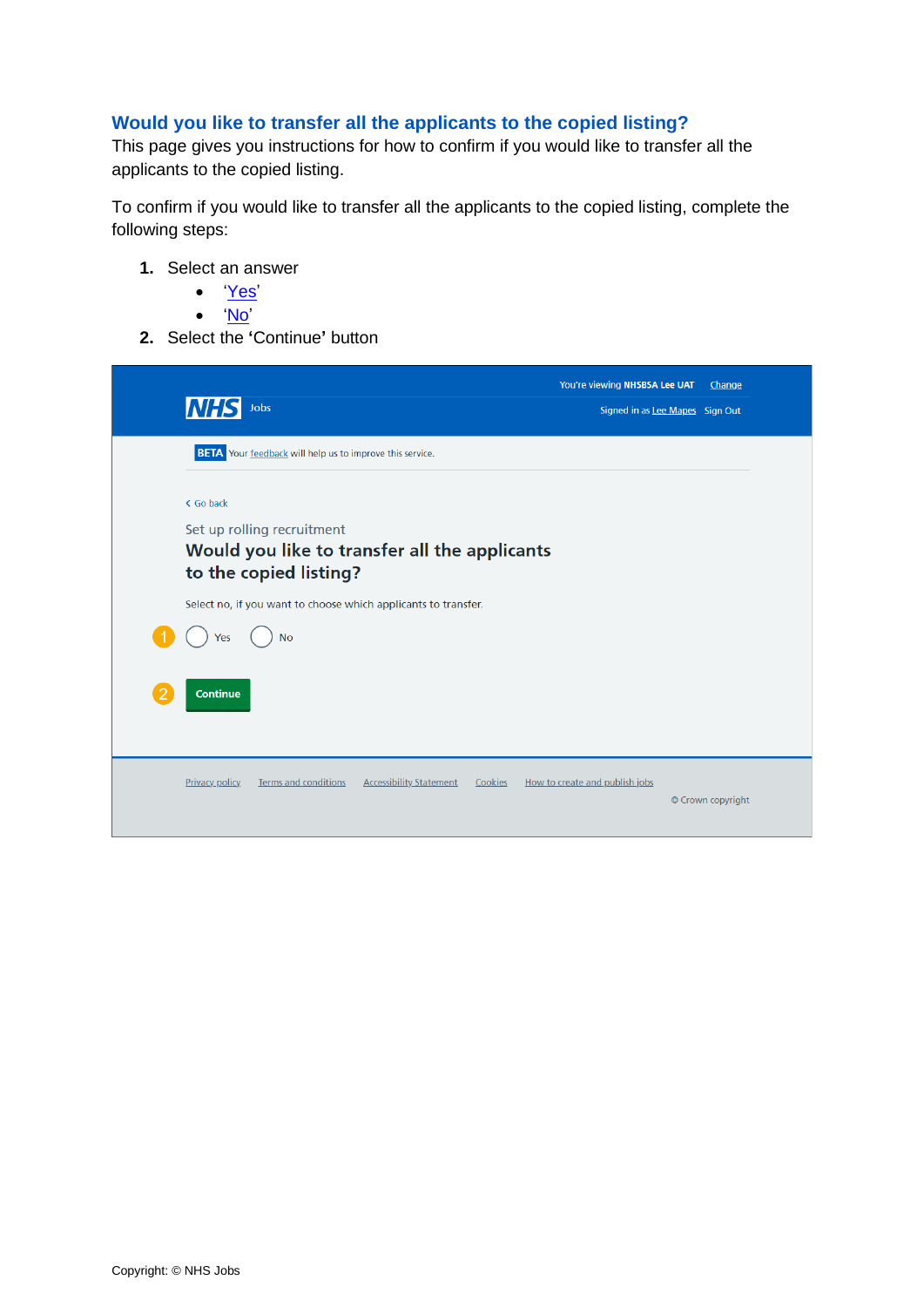#### <span id="page-10-0"></span>**Which applicants do you want to transfer to the copied listing?**

This page gives you instructions for how to confirm which applicants you want to transfer to the copied listing.

**Important:** You'll only see this page if you're not transferring all applicants to the copied listing. Select all applicants you want to transfer.

To confirm which applicants you want to transfer to the copied listing, complete the following steps:

- **1.** Select the applicants to add to the copied listing.
- **2.** Select the **'**[Continue](#page-12-0)**'** button.

| <b>NHS</b><br>Jobs                                                                                                                                                                                                                                                    | You're viewing NHSBSA Lee UAT<br>Signed in as Lee Mapes Sign Out | Change            |
|-----------------------------------------------------------------------------------------------------------------------------------------------------------------------------------------------------------------------------------------------------------------------|------------------------------------------------------------------|-------------------|
| <b>BETA</b> Your feedback will help us to improve this service.<br>< Go back<br>Set up rolling recruitment<br>Which applicants do you want to transfer to<br>the copied listing?<br>Select all applicants you want to transfer.<br>AR-220504-00003<br>AR-220504-00004 |                                                                  |                   |
| <b>Continue</b><br><b>Terms and conditions</b><br><b>Accessibility Statement</b><br>Privacy policy<br>Cookies                                                                                                                                                         | How to create and publish jobs                                   | © Crown copyright |

**Tip:** If there are more than 15 applicants, they will be spread across multiple pages.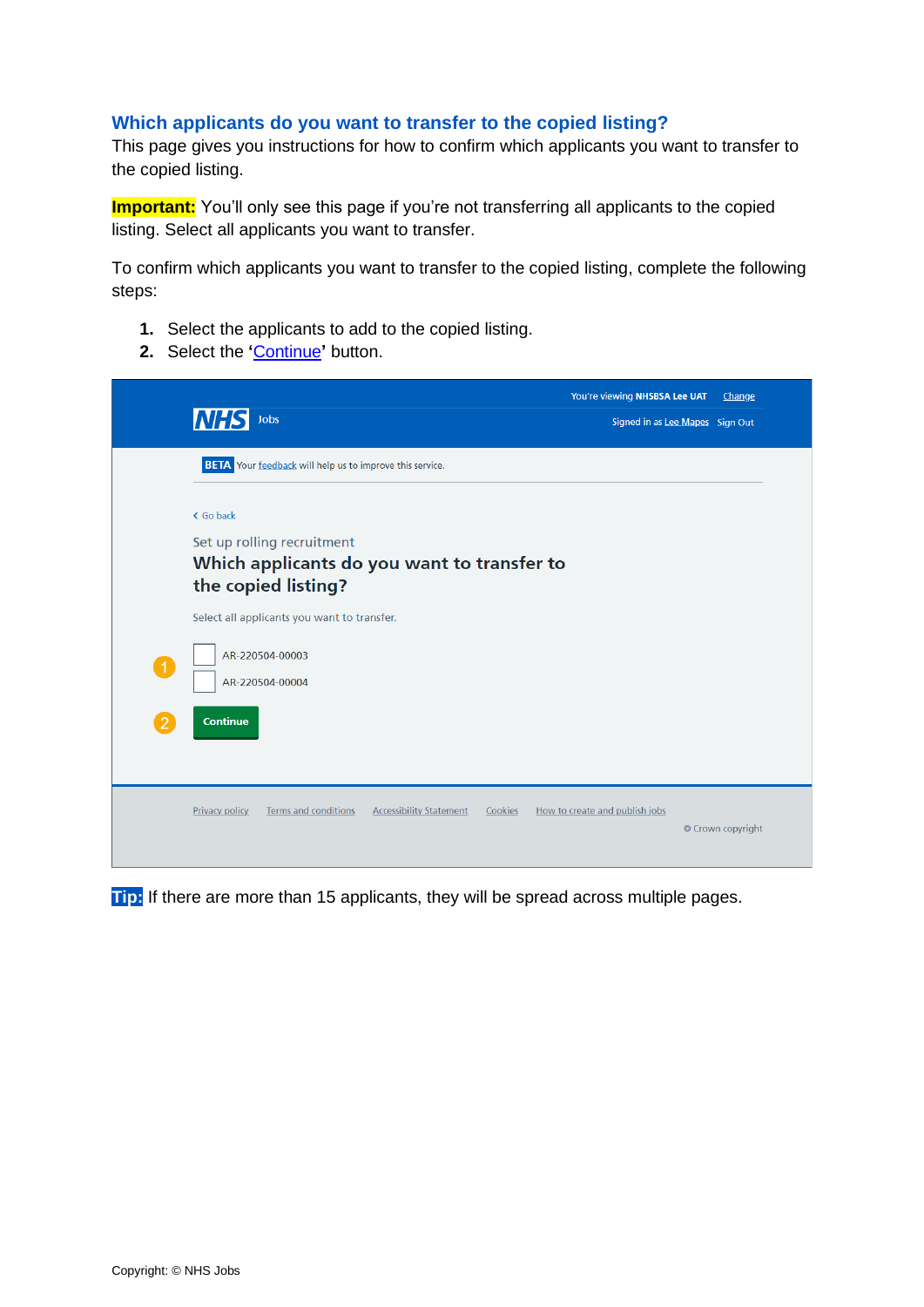# <span id="page-11-0"></span>**Check the details and transfer applicants**

This page gives you instructions for how to check the details and transfer applicants.

To check, change and confirm the details to transfer the applicants, complete the following steps:

- **1.** Select a 'Change' link (optional).
- **2.** Select the **'**[Transfer applicants](#page-12-0)**'** button

|                                                             |                                                                 |         | You're viewing NHSBSA Lee UAT   | Change            |
|-------------------------------------------------------------|-----------------------------------------------------------------|---------|---------------------------------|-------------------|
| Jobs                                                        |                                                                 |         | Signed in as Lee Mapes Sign Out |                   |
|                                                             | <b>BETA</b> Your feedback will help us to improve this service. |         |                                 |                   |
| < Go back                                                   |                                                                 |         |                                 |                   |
| Set up rolling recruitment                                  |                                                                 |         |                                 |                   |
|                                                             | Check the details and transfer applicants                       |         |                                 |                   |
| <b>Listing to transfer</b><br>applicants from               | <b>Clinical Administrator</b><br>A0199-22-4534                  |         |                                 |                   |
| <b>Copied listing</b><br>reference number                   | A0199-22-5865                                                   | Change  |                                 |                   |
| <b>Transfer all</b><br>applicants to the<br>copied listing? | <b>No</b>                                                       | Change  |                                 |                   |
| <b>Applicants to</b><br>transfer                            | 2 out of 2                                                      | Change  |                                 |                   |
| <b>Transfer applicants</b>                                  |                                                                 |         |                                 |                   |
|                                                             |                                                                 |         |                                 |                   |
|                                                             |                                                                 |         |                                 |                   |
| <b>Privacy policy</b>                                       | <b>Terms and conditions</b><br><b>Accessibility Statement</b>   | Cookies | How to create and publish jobs  | © Crown copyright |